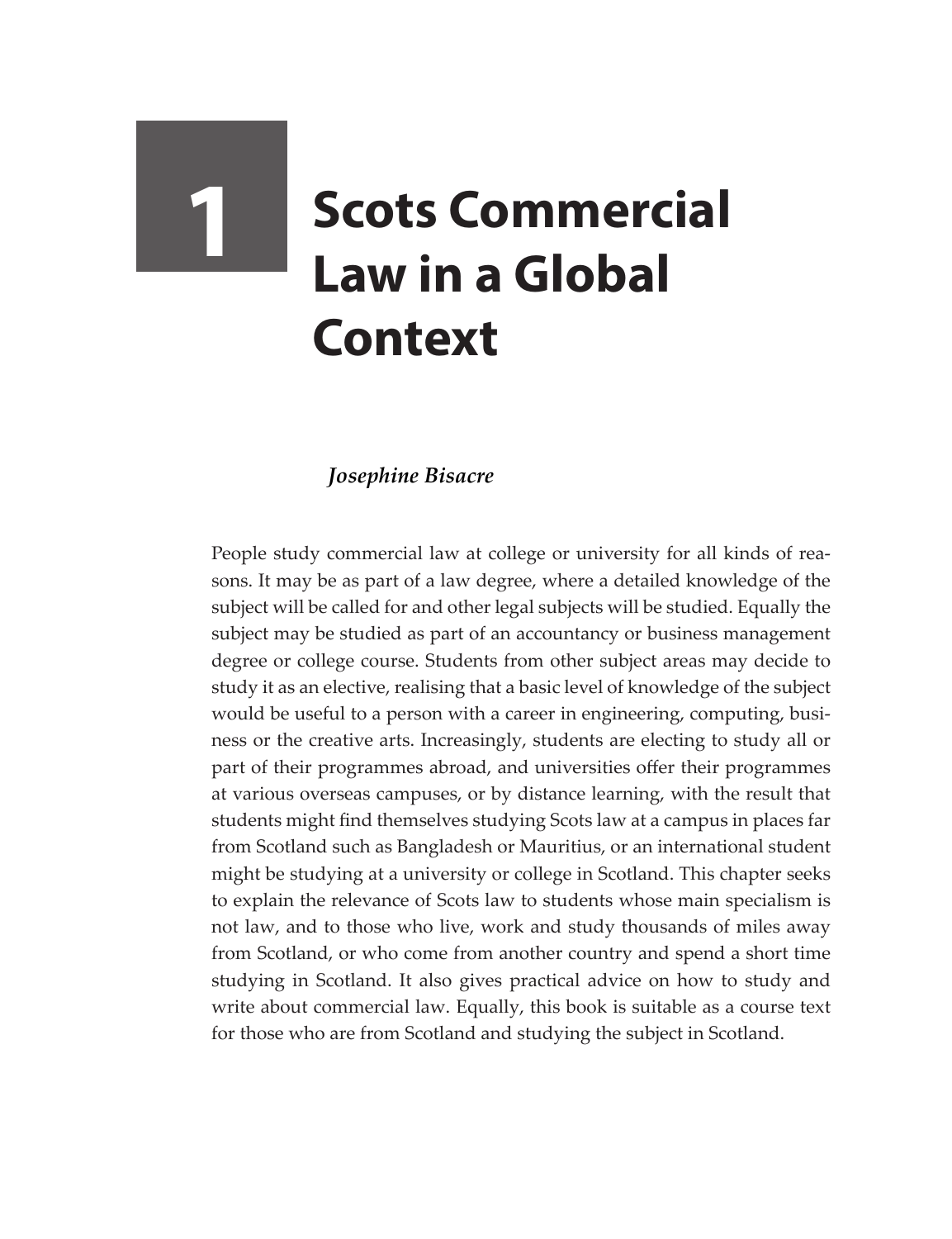# **How does Scots Law fit into the global family of legal systems?**

Legal systems are products of their history. Until 1707 Scotland and England were separate countries and had separate legal systems, and spent many centuries fighting each other. From 1603 they had the same king but separate parliaments and governments before fully uniting in 1707. After the Acts of Union of 1706-7, some aspects of the legal system of Scotland continued to be distinct: Scotland retained separate courts and much of its own substantive law, though all legislation thereafter came from the parliament in Westminster, London. Because England and Scotland had such a turbulent past and the two countries were often at war in the years before the union of the parliaments, Scots lawyers preferred to take ideas from Roman law and continental legal systems such as the Netherlands, France and Italy, rather than from English law. These legal systems were based on Roman law. After the union of the parliaments, the main influence started to come from England, and Scots law is said to be a mixed legal system, drawing on both the common law tradition (England) and the civil law tradition (continental legal systems).

Later, after the union of the parliaments, English influence became more pronounced. These influences were very different, as two different legal traditions were in play. Other legal systems have grown up in other parts of the world as a result of the development of various political and religious systems. Examples are socialist legal systems and Islamic legal systems but there are many others.

During the late twentieth century, as Scotland came to have a rather different political outlook from England, demand arose for devolution of law-making powers to Scotland, and since 1999 there has been a Scottish parliament and Scottish government at Holyrood in Edinburgh with devolved powers in certain areas of law. Over time the devolved powers have expanded, and Scotland now has some tax-raising powers. It is likely that this move towards further devolution of powers will continue in future. There was a referendum in Scotland in 2014 on possible independence from the rest of the United Kingdom, but the vote was to remain as part of the UK.